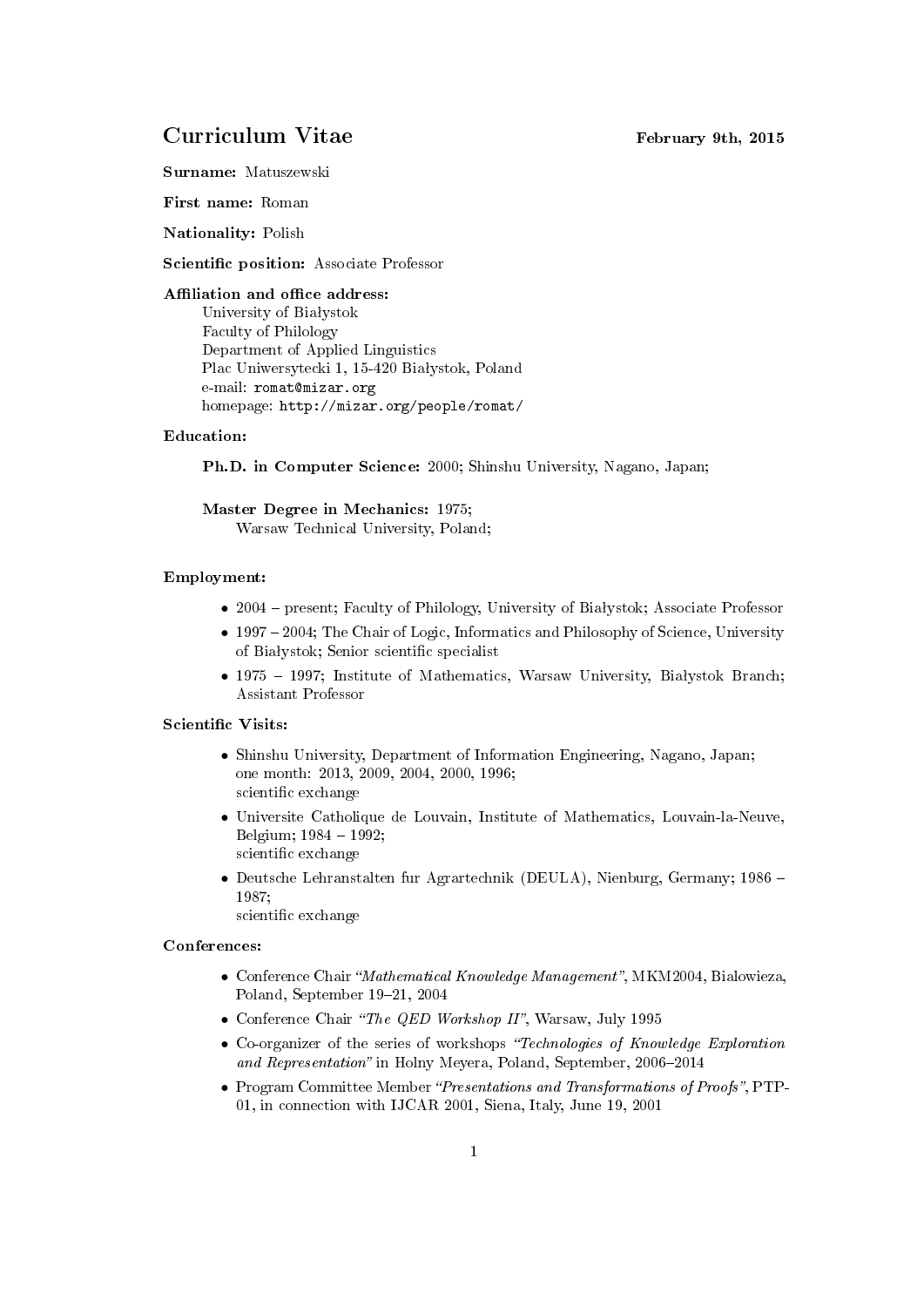- "On some algorithm of Wroclaw taxonomy", XIV Quantitative Methods in Economics, SGGW, Warsaw, June 20-21, 2013
- "Taxonomical Classification of  $CD34+$  Hematopoietic Stem Cells". International Symposium on Bioengineering and Regenerative Medicine, Mulhouse, France, August, 2007
- "Computer Checked Mathematical Texts Presented in Natural Language", International Congress of Mathematicians, ICM 2006, Madryt, Spain, August 22-30, 2006
- "Philippe le Hodey Foundation supporting scientific research in Poland", VI Quantitative Methods in Economics, SGGW, Warsaw, June, 2005
- "History of the Mizar Project", 30 Years of Mizar, Bialowieza, September 18, 2004
- "Mizar texts automatically translated into English", Systems for Integrated Computation and Deduction, CADE 1999, Trento, 1999,
- "Automatic Translation of Machine-Checked Mathematical Texts into English", 11-th International Congress of Logic, Methodology and Philosophy of Science, Kraków, Poland, August 20-26, 1999
- Journal of Formalized Mathematics a collection of mechanically checked articles", International Congress of Mathematicians, ICM 98, Berlin, 1998
- "Mizar  $MSE$  a computer aided course for elementary logic of quantifiers", International Congress of Mathematicians, ICM 94, Zurich, 1994

#### Grants:

- co-principial investigator in the Santander Project "Mathematical model of the impact of work ethicality on labor productivity for education at the university level in Europe (YMER)", 2013-2014
- Grant N N519 385136 "Management of a large repository of computer verified mathematical knowledge", 2009-2012, granted by Polish National Science Centre
- Grant 3 T11F 011 30 "Temporal representation of the knowledge and their implementation in the medical systems", 2006–2009, granted by the Polish Ministry of Science
- 6FP EU Project TYPES II (IST-2002-C-510996) "Types for Proofs and Programs", 2004-2008
- KBN Grant 4 T11C 039 24 "New Techniques of Computer Aided Formalization of Mathematics", April 23, 2003 – February 22, 2006, granted by State Committee for Scientific Research
- KBN Grant 2 H01A 030 25 "Undecidability and Algorithmic Intractability in the Social Sciences", 2003–2006, granted by Polish State Committee for Scientific Research
- 5FP EU Project MKMNet IST-2001-37057 "Mathematical Knowledge Management Network", September 1, 2002 – November 30, 2003
- CALCULEMUS EU FP5 HPRN-CT-2000-00102 "Systems for Integrated Computation and Deduction", September 1, 2000 – August 31, 2004
- TYPES EU FP5 IST-1999-29001 "Computer Assisted Reasoning Based on Type Theory", August 1, 2000 - July 31, 2003
- TRIAL SOLUTION EU FP5 IST-2001-35447 "Tools for Learning Systems", 2001  $-2002$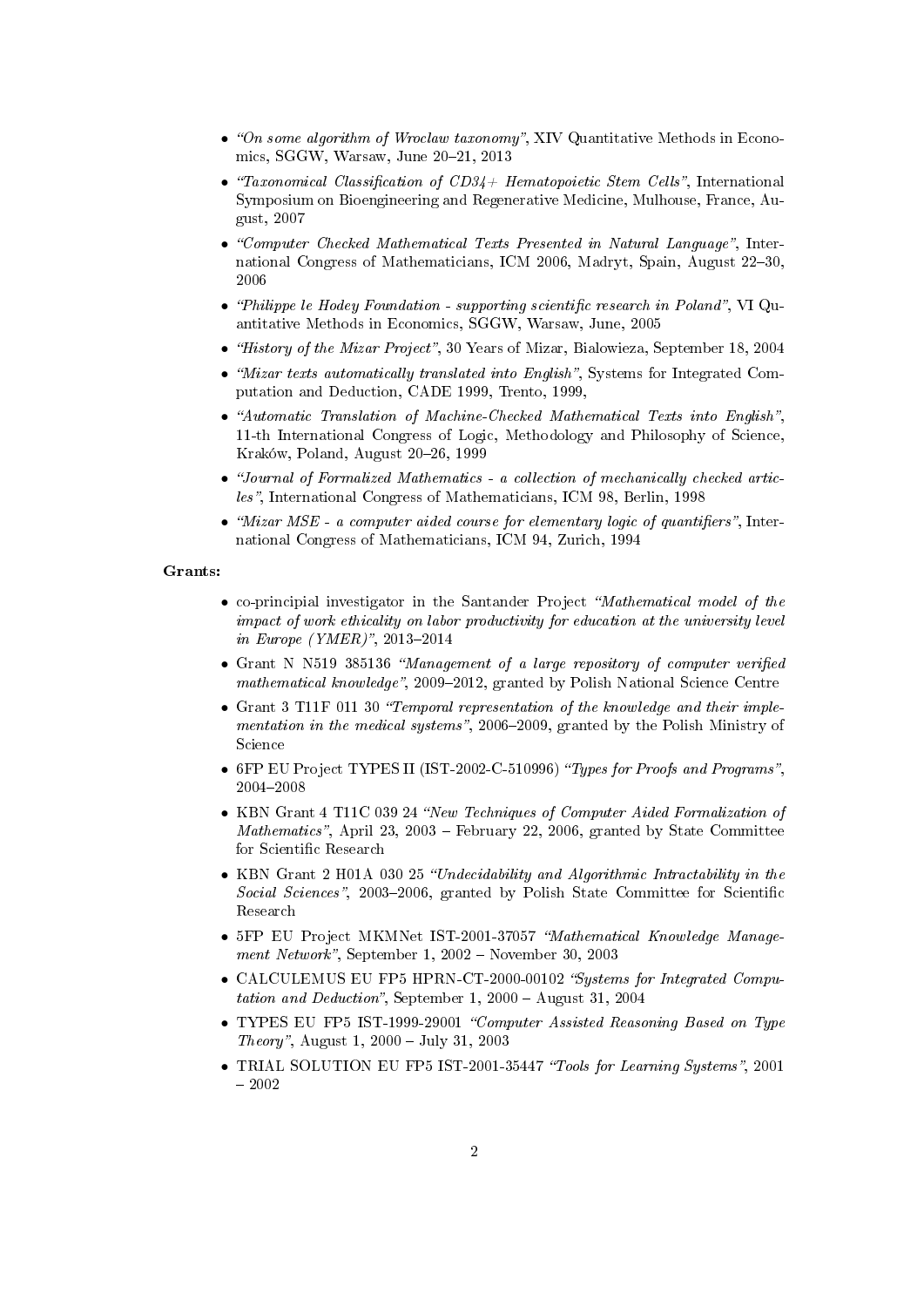- co-principial investigator in the Polish State Scientific Research Committee Project KBN 8 T11C 018 12 "Research on the Natural and Artificial Intelligence in the Automated Reasoning", January 1, 1997 – December 31, 1999
- ONR N00014-97-1-0777 "Further Development of Journal of Formalized Mathematics", May,  $1997 - October$ , 1998
- co-principial investigator of the Office of Naval Research Project ONR N00014-95-1-1336 "Automated Hyper-Linking in an Electronic Mathematical Proof-Checked  $Journal$ , August 31, 1995 – August 30, 1996
- Principial investigator in the Joint Project of the Office of Naval Research (USA) N00014-95-M-0072 and the Polish State Scientific Research Committee Project OGT  $42/95$ , under auspices of the Polish Prime Minister "The QED Workshop II - Computer Oriented Formalization of Mathematics", Warsaw, July, 1995
- scientific secretary of the EU PHARE DG XII Project "Systeme informatique de  $modernisation$  des fermes familiales", Brussels,  $1987 - 1988$

#### Editor:

- Editor-in-Chief Formalized Mathematics (a computer assisted approach), deGruyter, ISSN 1426-2630, eISSN 1898-9934, since 1990
- Guest Editor From Insight to Proof (festschrift in Honour of Andrzej Trybulec), Studies in Logic, Grammar and Rhetoric, vol.10(23), ISBN 978-83-7431-128-1, 2007

### Membership of Professional Societies:

- Association of Mizar Users (Stowarzyszenie Użytkowników Mizara); since November 1997, Chair of the Mizar Prize for Young Researchers, since 2009
- Association for Automated Reasoning; since 1994

#### Awards:

- silver cross of merit of the Republic of Poland for scientific activity, 2004
- bronze cross of merit of the Republic of Poland for scientific activity, 1981
- Rector of University of Bialystok Prize, 2003
- Rector of University of Bialystok Prize, 2000
- Rector of University of Bialystok Prize, 1997
- Prize of the Rector of Warsaw University, Bialystok Branch, 1995
- Prize of the Rector of Warsaw University, Bialystok Branch, 1991
- Rector of Warsaw University Prize, 1989

# Publications:

- [1] Roman Matuszewski. On some algorithm of Wroclaw taxonomy. In Quantitative methods in economics, ISSN 2082-792X, Warsaw, p.54, 2013.
- [2] Roman Matuszewski. Computer assisted theorem proving for teaching mathematics and informatics. In Informatyka Praktyczna, WSPiNS Otwock, pp.33-37, 2010.
- [3] Roman Matuszewski, Hanna Sovalat. Taxonomical classication of hematopoietic CD34+ cell subsets from diverse origin. In Studies in Logic, Grammar and Rhetoric, Vol.  $21(34)$ , pp.25-33, 2010.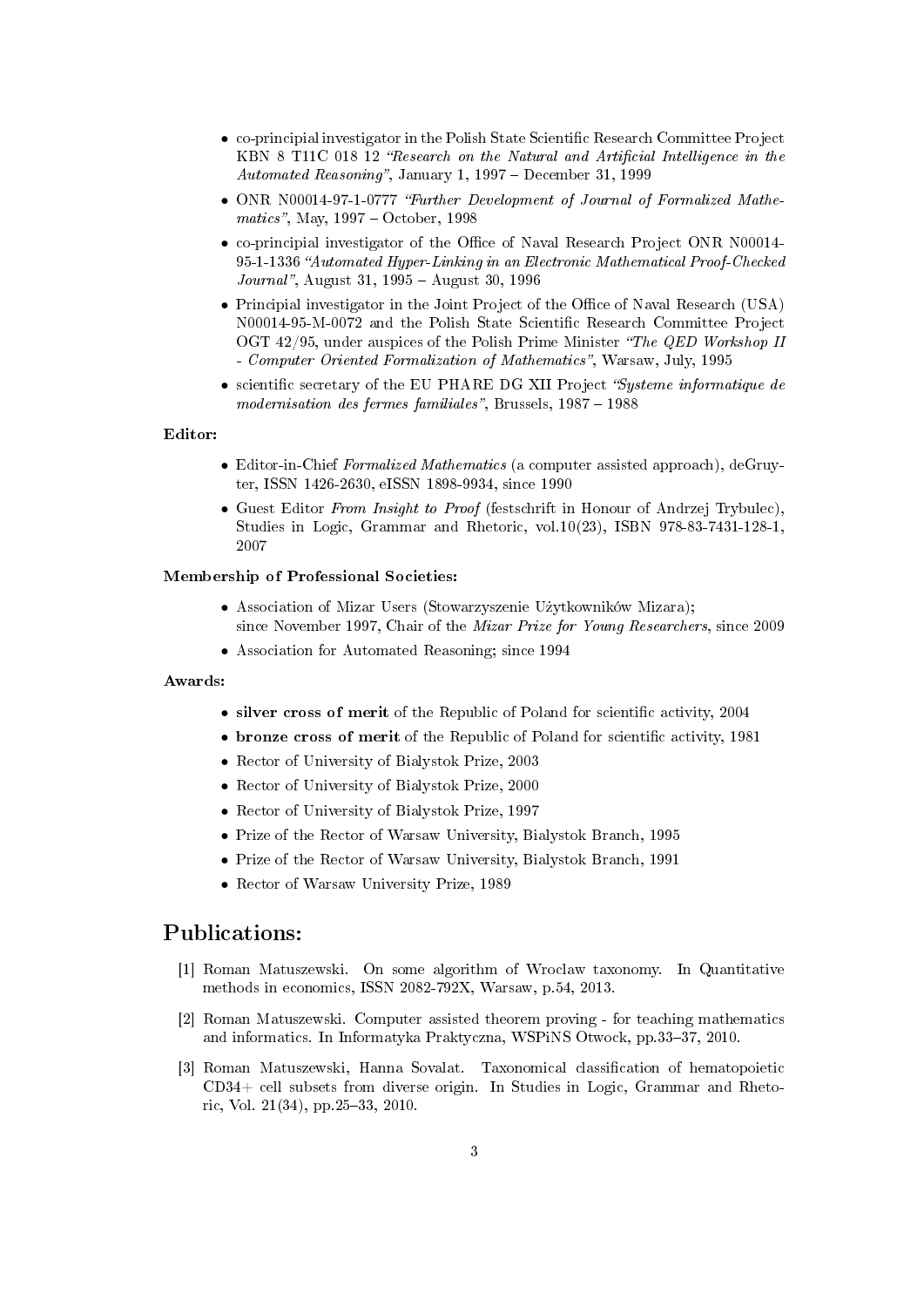- [4] Mariusz Giero, Roman Matuszewski. Some Special Sequences of Points on a Plane. In Special Issue: *Jordan Curve Theorem*, Mechanized Mathematics and Its Applications, Vol.6, Nr.1, pp.55-62., 2007.
- [5] Roman Matuszewski. On computer-assisted approach to formalized reasoning. In Special Issue: *Issues of decidability and tractability*, Studies in Logic, Grammar and Rhetoric, vol.22, pp.61-71, 2006.
- [6] Roman Matuszewski. Computer Checked Mathematical Texts Presented in Natural Language. In Proceedings of the International Congress of Mathematicians ICM 2006, Madrid, pp.131-132, 2006.
- [7] Roman Matuszewski, Piotr Rudnicki. Mizar: the first 30 years. In Mechanized Mathematics and Its Applications, Vol.4, Nr.1, pp.  $3-24$ , 2005.
- [8] Mariusz Giero, Roman Matuszewski. Lower Tolerance. Preliminaries to Wroclaw Taxonomy. In Formalized Mathematics, Vol.9, Nr.3, pp.597–603, 2001.
- [9] Roman Matuszewski. Formal Mathematical Texts. Towards their Rendering into Natural Language. In Special Issue: Language, Mind and Mathematics, Studies in Logic, Grammar and Rhetoric, pp.59-72, 2001.
- [10] Roman Matuszewski. An Approach to Computer Checked Mathematical Texts Presented in Natural language. In Zarzadzanie i Edukacja vol.25, nr.1, WSZiP Warszawa, pp.103–112, 2001.
- [11] Roman Matuszewski. On natural language presentation of formal mathematical proofs. In Studies in Logic, Grammar and Rhetoric, vol.16, pp.71–80, 1999.
- [12] Roman Matuszewski. A structural approach to human oriented presentation of formal proofs. In Studies in Logic, Grammar and Rhetoric, vol.16, pp.81-93, 1999.
- [13] Roman Matuszewski. Computer aided proving in teaching mathematics and logic. In Dydaktyka informatyki i przedmiotow matematyczno-statystycznych w uczelniach rolniczych, SGGW, Warszawa, pp.122-127, 1999, ISBN 83-7244-045-X.
- [14] Roman Matuszewski. Mizar texts automatically translated into English. In Electronic Notes in Theoretical Computer Science, Trento, pp.11–13, 1999.
- [15] Roman Matuszewski. Automatic Translation of Machine-Checked Mathematical Texts into English. In Proceedings of the 11-th International Congress of Logic, Methodology and Philosophy of Science, Cracow, pp.129–130, 1999.
- [16] Roman Matuszewski. Computer aidded teaching mathematics and logic. In Zarzadzanie i Edukacja, vol.18, Nr.6, WSZiP Warsaw, pp.165-168, 1999.
- [17] Roman Matuszewski. Journal of Formalized Mathematics a collection of mechanically checked articles. In Proceedings of International Congress of Mathematicians, ICM 98, Berlin, pp. 293-294, 1998.
- [18] Roman Matuszewski, Yatsuka Nakamura. Projections in n-Dimensional Euclidean Space to Each Coordinates. In Formalized Mathematics, Vol.6, Nr.4, pp.505–509, 1997.
- [19] Yatsuka Nakamura, Roman Matuszewski, Adam Grabowski. Subsequences of Standard Special Circular Sequences in  $E(2,T)$ . In Formalized Mathematics, Vol.6, Nr.3, pp.351– 358, 1997.
- [20] Yatsuka Nakamura, Roman Matuszewski. Reconstructions of Special Sequences. In Formalized Mathematics, Vol.6, Nr.2, pp.255–263, 1997.